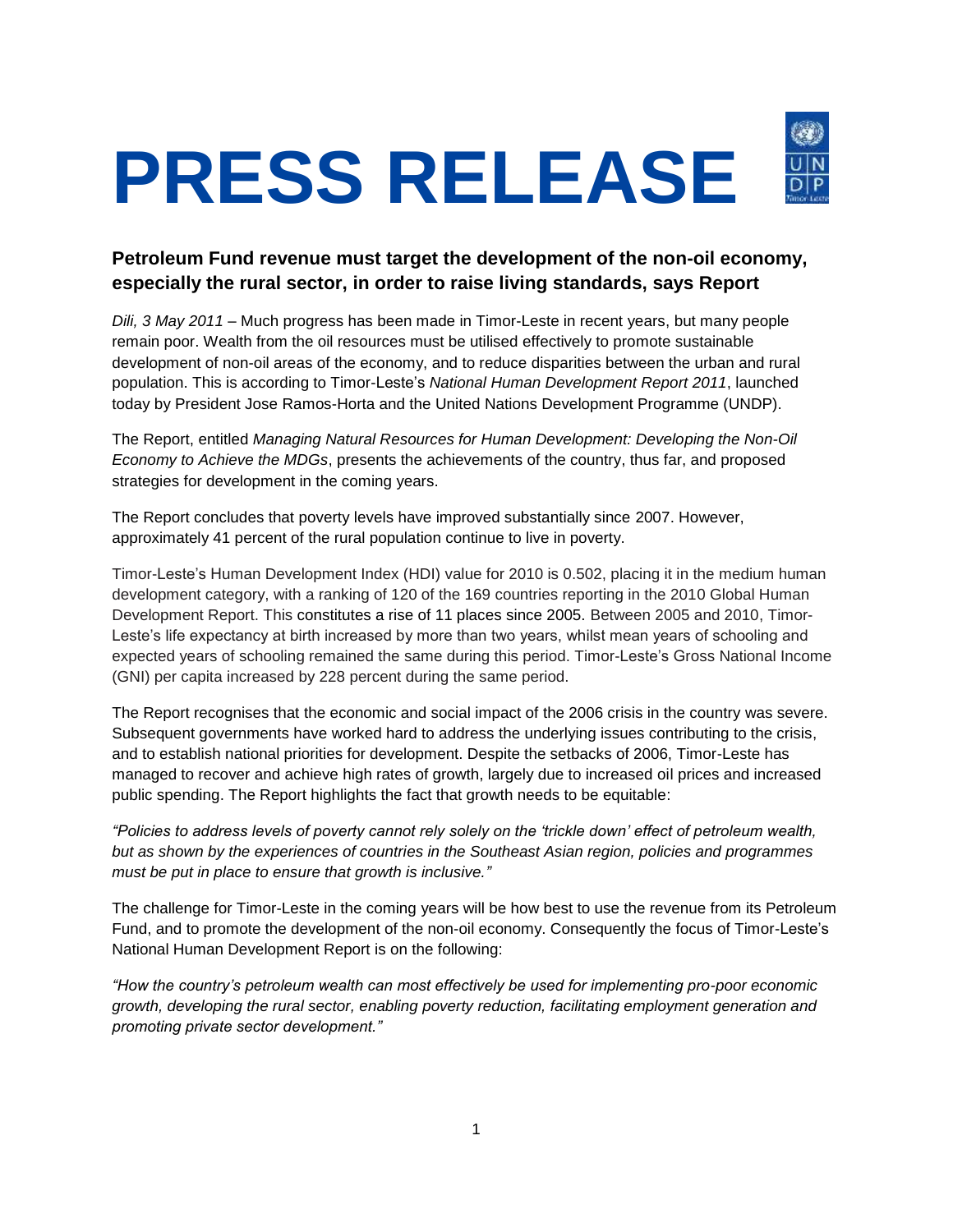## **Developing the non-oil economy**

The agricultural sector provides livelihoods for around 70 percent of the population of Timor-Leste. Most of the people survive largely by subsistence farming. As the Report notes:

*"Improving livelihoods in the rural sector requires sustainable improvements in a number of key strategic areas, most notably in agricultural productivity, promoting crop diversification, developing agricultural processing and in enabling the marketing of products – particularly those with export potential."*

In addition, the Report identifies a number of other rural industries that are suitable for development. The fishing industry, for example, could be expanded through greater investment in boats, ice factories and transport.

Ecotourism also has economic potential. Timor-Leste has a number of coastal and inland sites that are ideal for the development of eco-friendly tourist villages, which would involve local communities and provide sustainable employment for village households.

*"Successful implementation of policies to improve levels of human development requires a greater involvement in decision-making by those for whom these policies are devised. Hence, rural communities must be involved actively in development decisions affecting their livelihoods, via an effective decentralization to the districts and below,"* says Finn Reske-Nielsen, Deputy Special Representative of the Secretary General and UNDP Resident Representative in Timor-Leste, in his Foreword to the Report.

There are also non-rural parts of the economy that could benefit from greater development. In recent years, for example, there has been substantial growth in the construction industry. Other important sectors are wholesale and retail trade, health, education and social services, the hotel and restaurant trade, and security services.

Improving Timor-Leste's climate for business is critical for growth and for job creation. The current perception of the country's business potential is not particularly favourable. The Report identifies a number of issues that need to be addressed in order to counter this perception:

*"Difficulties in resolving contract disputes; high communication costs; a serious lack of supporting services such as auditing, accounting and law practices; lack of a credit registry; limited transparency of procurement procedures; insecurity of tenure; difficulties in obtaining credit; and high risks associated with business closure."*

## **Achieving the Millennium Development Goals (MDGs)**

Timor-Leste has made substantial progress in many of the MDG areas. It has achieved its 2015 goals for infant and under-5 mortality rates, for antenatal care coverage, and for the proportion of tuberculosis detected cases. It is on-track to reach targets in other areas, such as net enrolments in primary education and proportion of population with access to an improved drinking water source.

However, Timor-Leste remains off-track for achieving a number of the MDGs targets, such as proportion of the population below the national poverty line, prevalence of underweight children under 5 years of age, and maternal mortality rate.

The Macro-Economic Framework presented in the *National Human Development Report 2011* outlines strategies for the country to achieve all its MDGs by 2025. The Report argues that the strategies are: